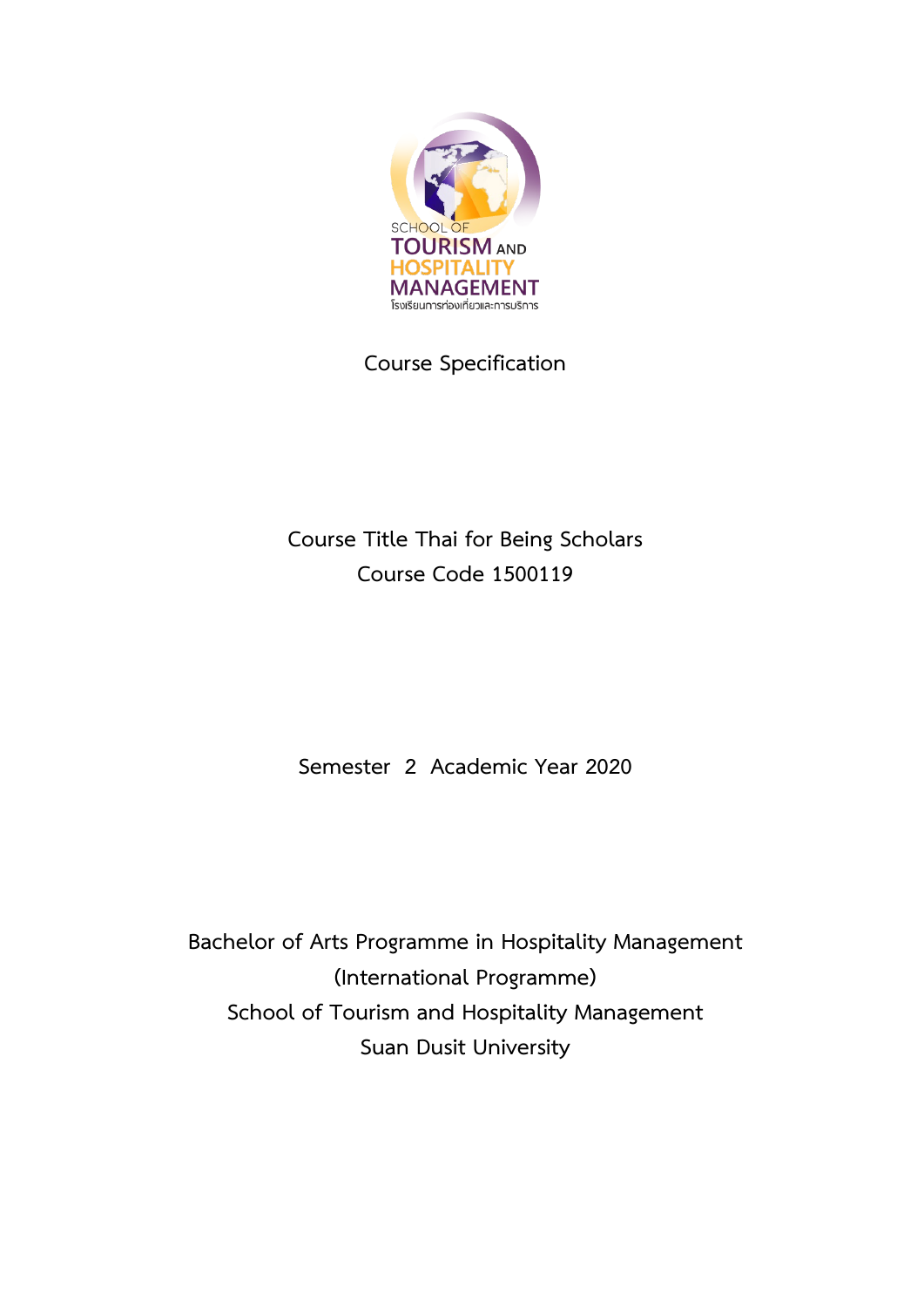# **Course Specification**

| Name of institution       | Suan Dusit University                        |
|---------------------------|----------------------------------------------|
| Campus/faculty/department | School of Tourism and Hospitality Management |

## **Section1 General Information**

### **1. Course code and course title**

1500119 Thai for Being Scholars

### **2. Number of credits**

6(6-0-12)

**3. Curriculum and type of subject**

General Education

## **4. Responsible faculty members**

**4.1 course coordinator** Dr.Rungnapa Lertpatcharapong

**4.2 Instructors** Dr.Rungnapa Lertpatcharapong **Section** O1

## **5. Semester / year of study**

Semester 2 academic year 2020 / Student Year 1

# **6. Pre-requisite (if any)**

None

## **7. Co-requisites (if any)**

None

**8. Venue of study**

Suan Dusit University

### **9. Date of latest revision**

November, 16, 2019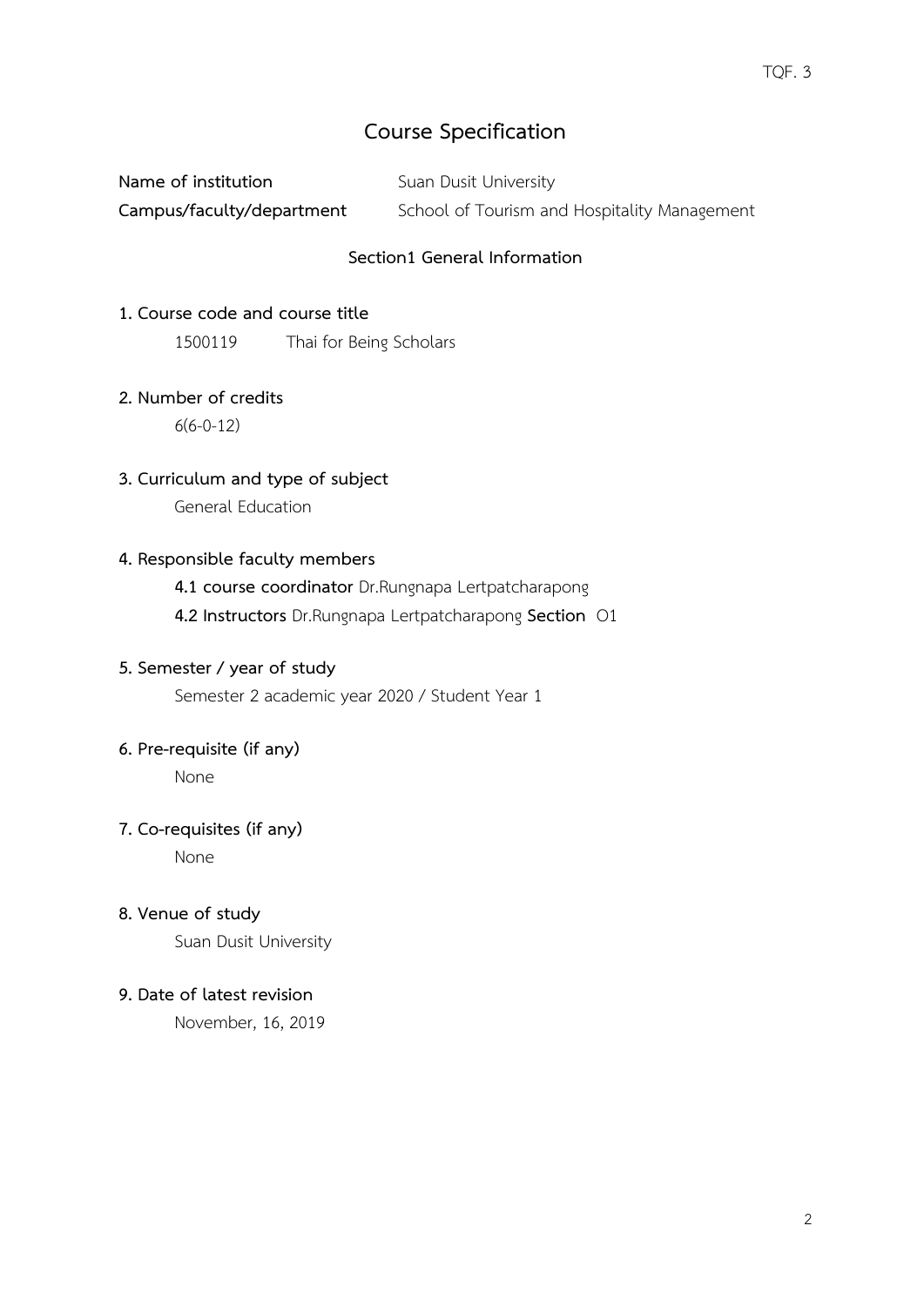### **Section 2 Aims and Objectives**

#### **1. Aims of the Course**

### **1.1 Cognitive Theory (Knowledge from learning)**

 - To encourage the students to be knowledgeable in Thai language and be expertise in all Thai skills (Listening, Speaking, pronouncing, reading and writing) with comments wisely towards the aesthetics of the language.

### **1.2 Skills (Abilities and skills acquired from learning)**

 1.2.1 Students can captivate the main idea while communicate in Thai, gathering the questions, analyze, interpret, and evaluation.

1.2.2 Students can perform a proper character while communicating in the society.

1.2.3 Students can use Thai language as an important medium language for general communication and assembly career

1.2.4 Students can use Thai language in Information Technology area for online learning and co-operate working

#### **1.3 Moral (Attitudes, Moral and Ethical derived from learning)**

- Be proud to use Thai language correctly, wisely, beauty and aesthetic with Thai manner tradition style and be Suan Dusit unique

#### **2. Objectives of Course Development/Modification**

An education and learning management for todays, it is necessary to consistent with the chancing of the society and the economics' world as well as the social's life which have changing everyday either. Since Thai language has become an important communication tool among people for communicating while working, it is important to develop the learners to be an expertise in Thai language. They must be know how to communicate in Thai wisely and reflect to the listeners the beauty of Thai meaning together with perform a proper manner and character while communicating effectively.

#### **Section 3: Course Description and Implementation**

#### **1. Course Description**

Use of language with accuracy, elegance, and aesthetics, in terms of listening, speaking, pronunciation, reading and writing, use of Thai for communication, by getting main ideas from what is read and listened to, making inquiries, analyses, interpretations and evaluations, to indicate one's personality and scholarship for the use of Thai as a tool for professional work and communication in each society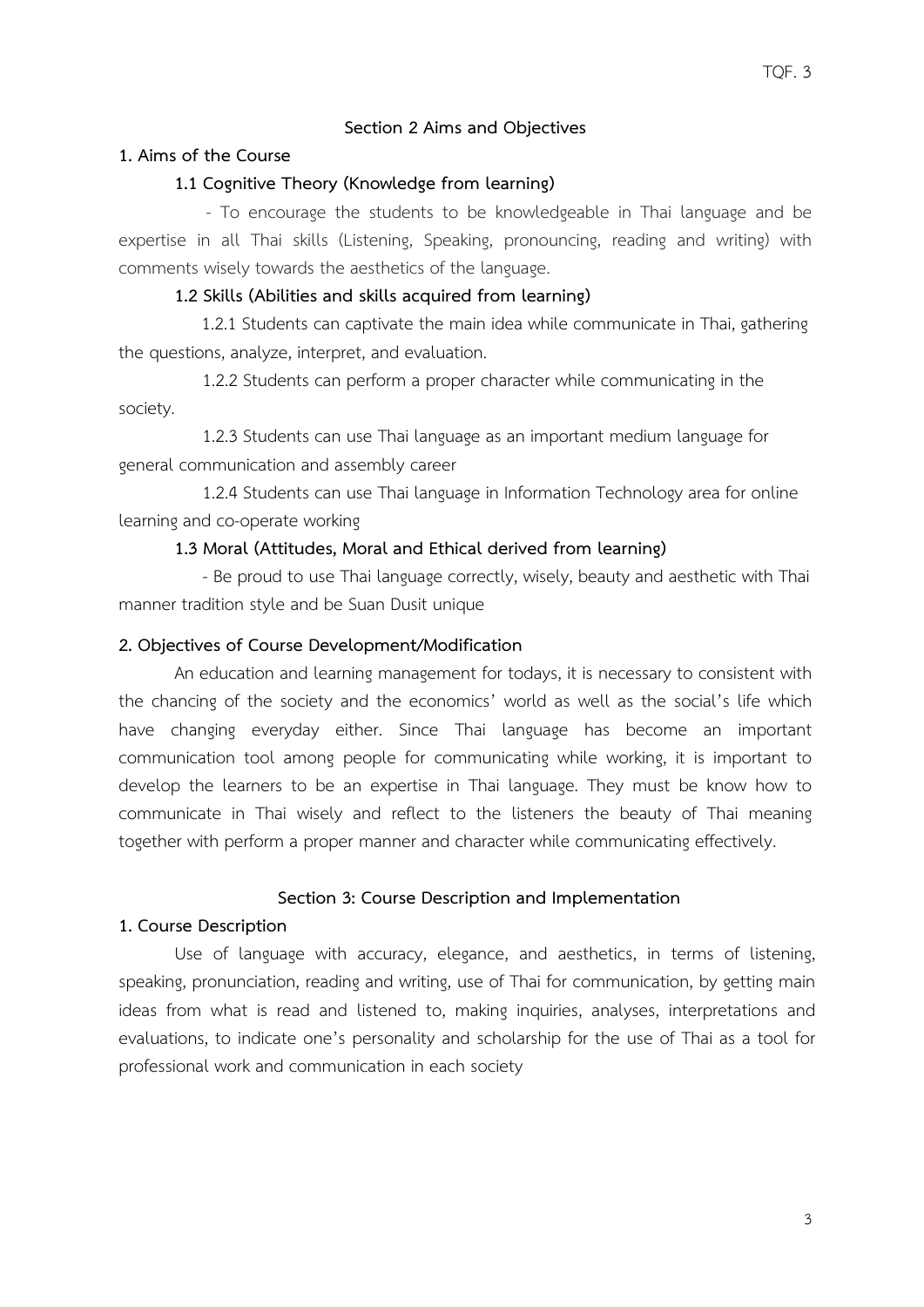## **2. Number of Hours per Semester**

| Lecture<br>(Hour) | <b>Additional class</b><br>(Hour) | Laboratory/field<br>trip/internship<br>(Hour) | Self-study<br>(Hour) |
|-------------------|-----------------------------------|-----------------------------------------------|----------------------|
| 90 hours          | None                              | <b>None</b>                                   | 180 hours            |

## **3. Number of hours that the lecturer provides individual counseling and guidance**

The lecturer assigns a date for the counseling session in group or individual from students' needs at least 12 hours per week.

# **Section 4 Development of Students' Learning Outcomes**

# **1. Morality and Ethics**

# **1.1 Expected outcome on morality and ethics**

 1.1.1 Have Thai values in term of morality, ethics, patriot, honesty, discipline, good ideology, gratefulness, respect and preserve Thai culture

 $\mathsf{O}_{1.1.2}$  Be economize and follow the sufficient economy concept

1.1.3 Have service mind such as dedication, public concern, cooperation in class activity and public activity

1.1.4 Proud to be Thai

 $Q$ 1.1.5 Refuse to the corruption in any forms

 $O$ 1.1.6 Have Suan Dusit spirit such as the love and faith in organization love, dedication, proper leadership with Suan Dusit spirit in any situation

# **1.2 Teaching methods**

1.2.1 Organizing the student activities to promote Thai tradition and to encourage students develop their moral and ethics among friends.

1.2.2 Assign students to conduct seminars reflecting Thai values and be Suan Dusit's unique in classroom.

1.2.3 Instructor needs to express the prototype of Teacher behavior based on moral and ethics.

# **1.3 Evaluation methods**

1.3.1 Assessment student's attendance and assignment submission on time

 1.3.2 Assessment student's group work participation and the behavioral expression when the interaction.

 1.3.3 Assessment student's responsibilities, the feeling of love to be Thai, and proud to be Suan Dusit students.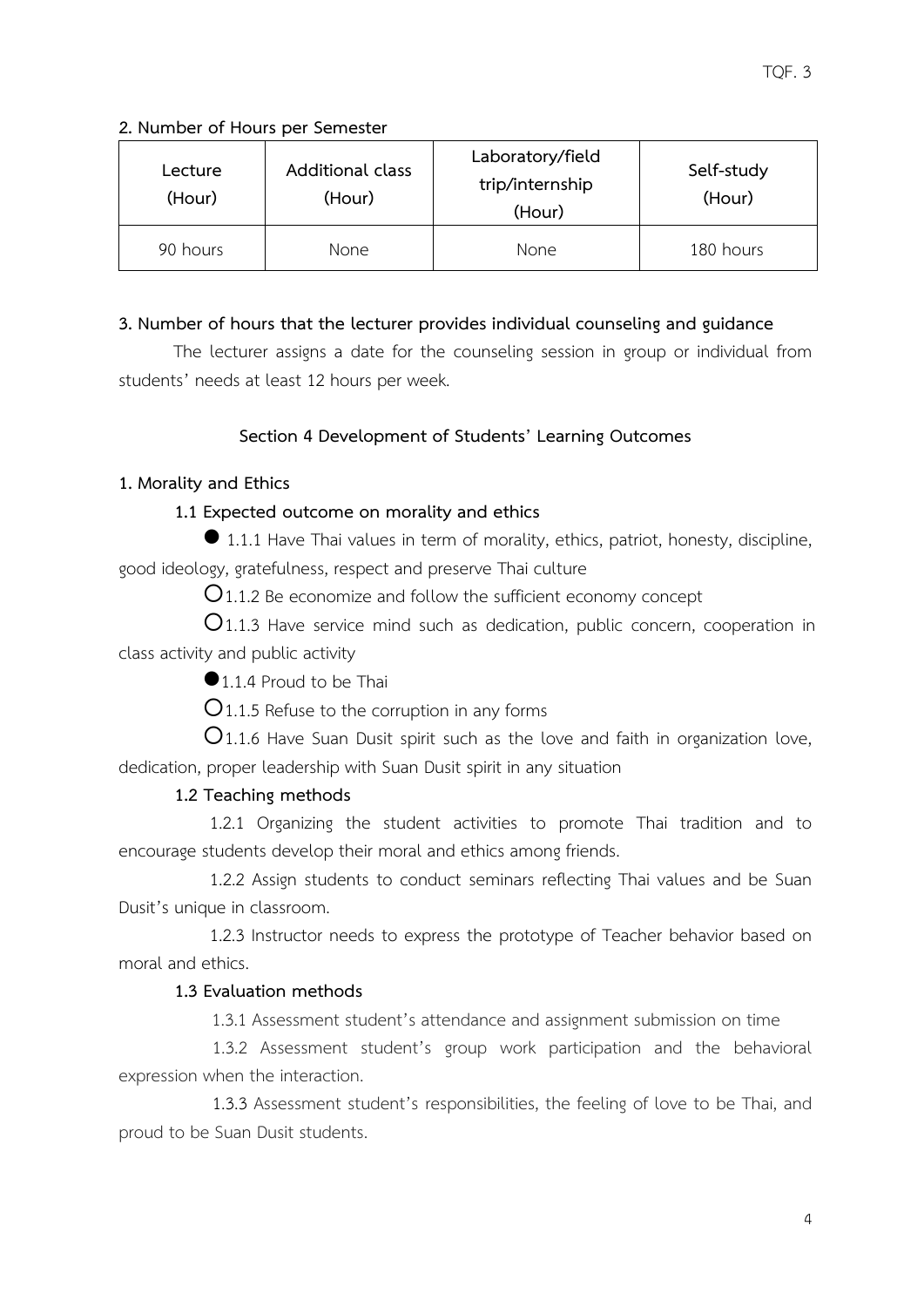1.3.4 Assessment student's attitude towards Thai values after class very semester.

## **2. Knowledge development**

## **2.1 Expected outcome on Knowledge and skills development**

 $\mathbf{Q}_{2.1.1}$  Be an Extensive knowledge to enrich humanity

2.1.2 Worldwide vision

2.1.3 Be knowledgeable, understanding and self-interest in society, arts, culture and nature.

2.1.4 Be knowledgeable in basic sciences related to social sciences, humanities, languages and science with mathematics.

 $Q$ 2.1.5 Be able to apply knowledge about science and technology to everyday life.

## **2.2 Teaching methods**

2.2.1 The learning approach will be used to encourage students learning by focusing on the variety of students' activities in accordance with the topic related.

2.2.2 Students will learning from the sample situation, seminars as well as sharing the experiences from the professional expertise.

2.2.3 Provide learning activities that encourage students to study. They can learn and search more knowledge by themselves..

# **2.3 Evaluation methods**

2.3.1 FAQ to check how much student can gain and manage the knowledge.

2.3.2 Review after the chapter

2.3.3 Final examination

 2.3.4 Evaluation of students' work assignments such as activity reports, articles, seminars.

# **3. Intellectual Knowledge Innovation**

# **3.1 Expected outcome on Intellectual Knowledge Innovation**

●3.1.1 Students will have skills in lifelong learning and continuously improvement.

3.1.2 Have holistic and logical thinking skill

●3.1.3 Students will have an analyzing skills and problem solving skills

 $O$ 3.1.4 Have innovation based creative thinking skill

 $O$ 3.1.5 Students will have all necessary skills which needed to have in 21st century

3.1.6 Be able to maintain their perfect health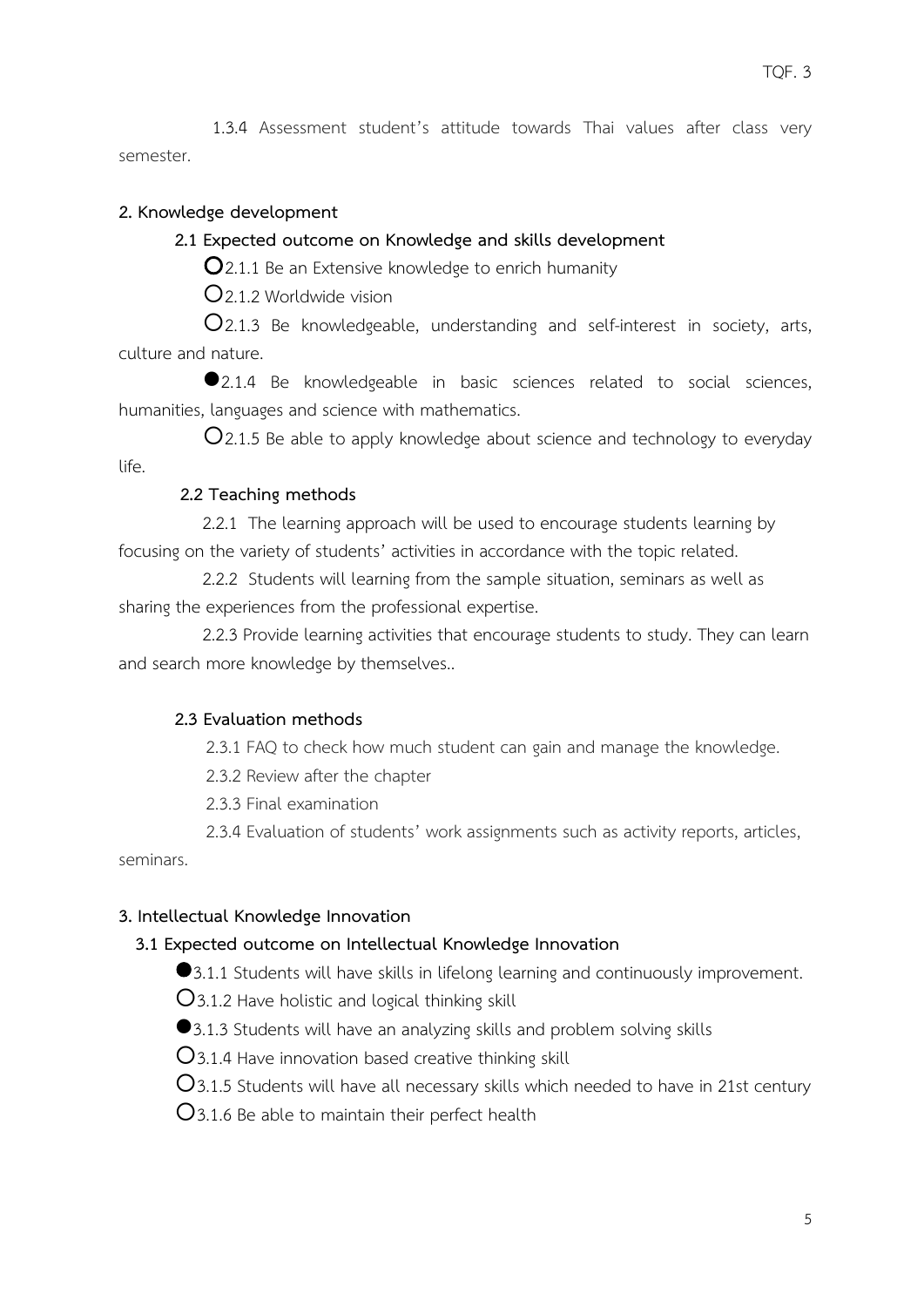#### **3.2 Teaching methods**

3.2.1 Set up student's activities which students needed to use an applied intellectual skills such as planning, decision making, or problem solving to integrate the ideas of analysis, synthesis and summary of concepts, and do the article report.

3.2.2 Encourage students' learning by focusing on thinking and analyzing in systematic such as logical thinking and group discussion

3.2.3 Set up student's activities both indoor and outdoor and assign to search for more information from the various source of learning

### **3.3 Evaluation methods**

.

 3.3.1 Actual assessment from real situation during student's activities that promote intellectual skills.

3.3.2 Evaluation from student's works in various forms including reports, articles, seminars.

3.3.3 FAQ during learning

3.3.4 Final Examination

### **4. Interpersonal Skills and Responsibility**

#### **4.1 Expected outcome on Interpersonal Skills and Responsibility**

4.1.1 Knowing their rights, roles, and duties along with understanding, valuing and respecting other's rights, roles and duties.

 $\overline{O}$  4.1.2 Be the quality citizens who are responsible to Thai and international society

4.1.3 Students will have skills in coordinating teamwork and learn how to be a good Leader and followers. Students will have a good relationship and skills for solving the problem in the society such as problem acknowledging and understanding the sort of problem as well as problem solving in a peaceful way.

4.1.4 Students must understand the multicultural society with creative interpersonal skills. They should realize and understand their own culture and society the differences and flexible to live properly as well.

#### **4.2 Teaching methods**

4.2.1 Teaching and learning activities are used by focusing on group activities by offer the case study for problem solving and role play.

4.2.2 Assign the teamwork group and observe the sacrifice and working cooperation in team.

4.2.3 Encourage student's activities in seminar group by focusing on the spirit and helping in multicultural society.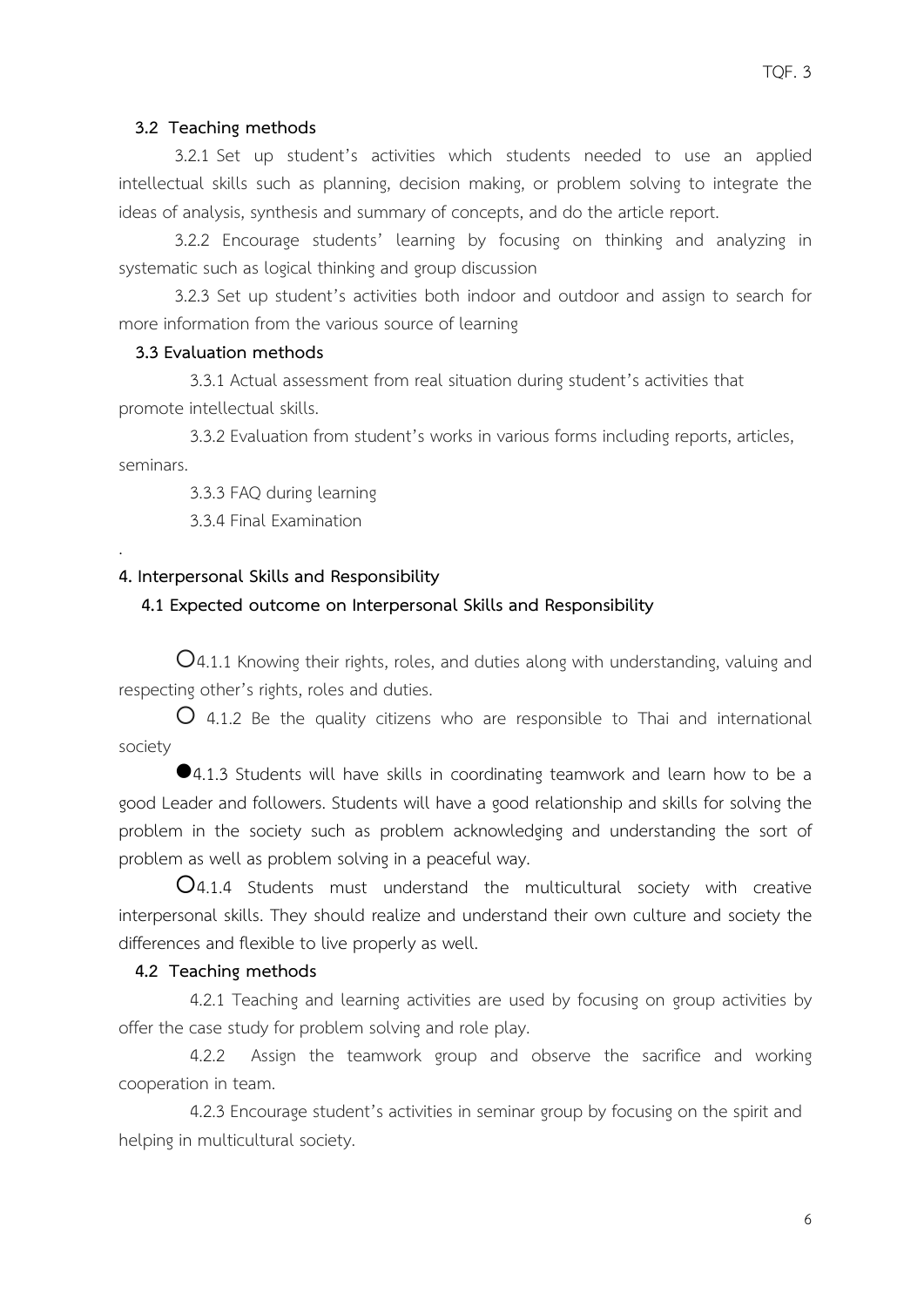## **4.3 Evaluation methods**

4.3.1 Group Evaluation on teamwork and team participation

4.3.2 Behavior observation on Sacrificing and volunteering during group activities.

## **5. Numerical Analysis and Information Technology Skills**

## **5.1 Expected outcome on Numerical Analysis and Information Technology Skills**

 $O$ 5.1.1 Students gain knowledge and able to communicate in IT area effectively

5.1.2 Students can communicate in Thai and English effectively

 $\overline{O}$  5.1.3 Have skill of calculation, numerical and logical analysis

O5.1.4 Students have computer skills and able to communicate and use media technology for their work in Thai subject (TQF.3) to develop and to be the knowledge expert

## **5.2 Teaching methods**

5.2.1 Organizing learning activities by creating the sample situation to stimulate student's role play. Students need to use their Thai language skills of speaking, listening, reading and writing effectively in accordance with the requirements of the Office of the Higher Education Commission.

5.2.2 Focusing on the use of technology in a variety of learning activities, such as creating communication channels between teachers and learners through online media and know how to use of social media instruments as well.

# **5.3 Evaluation methods**

**1. Teaching plan**

5.3.1 Review the lesson by using the question-answer methods related to knowledge of learning management.

5.3.2 Evaluate the seminars or work pieces which assigned to use knowledge and skills in numerical analysis, communication and the use of technology to create job tasks.

| Week | <b>Topic</b>                 | Hour | Teaching & Learning Activities,<br>Instructional Media (if any) | Instructor       |
|------|------------------------------|------|-----------------------------------------------------------------|------------------|
|      | 1. Course Orientation        | 6    | 1. Distribute TQF.3 form and start                              | Dr.Rungnapa      |
|      | 2. Listening and speaking In |      | course orientation by describe                                  | Lertpatcharapong |
|      | daily life                   |      | course content, objectives,                                     |                  |
|      |                              |      | teaching and learning                                           |                  |
|      |                              |      | management, assignments,                                        |                  |
|      |                              |      | activities, course measurement                                  |                  |

# **Section 5 Teaching and Evaluation Plans**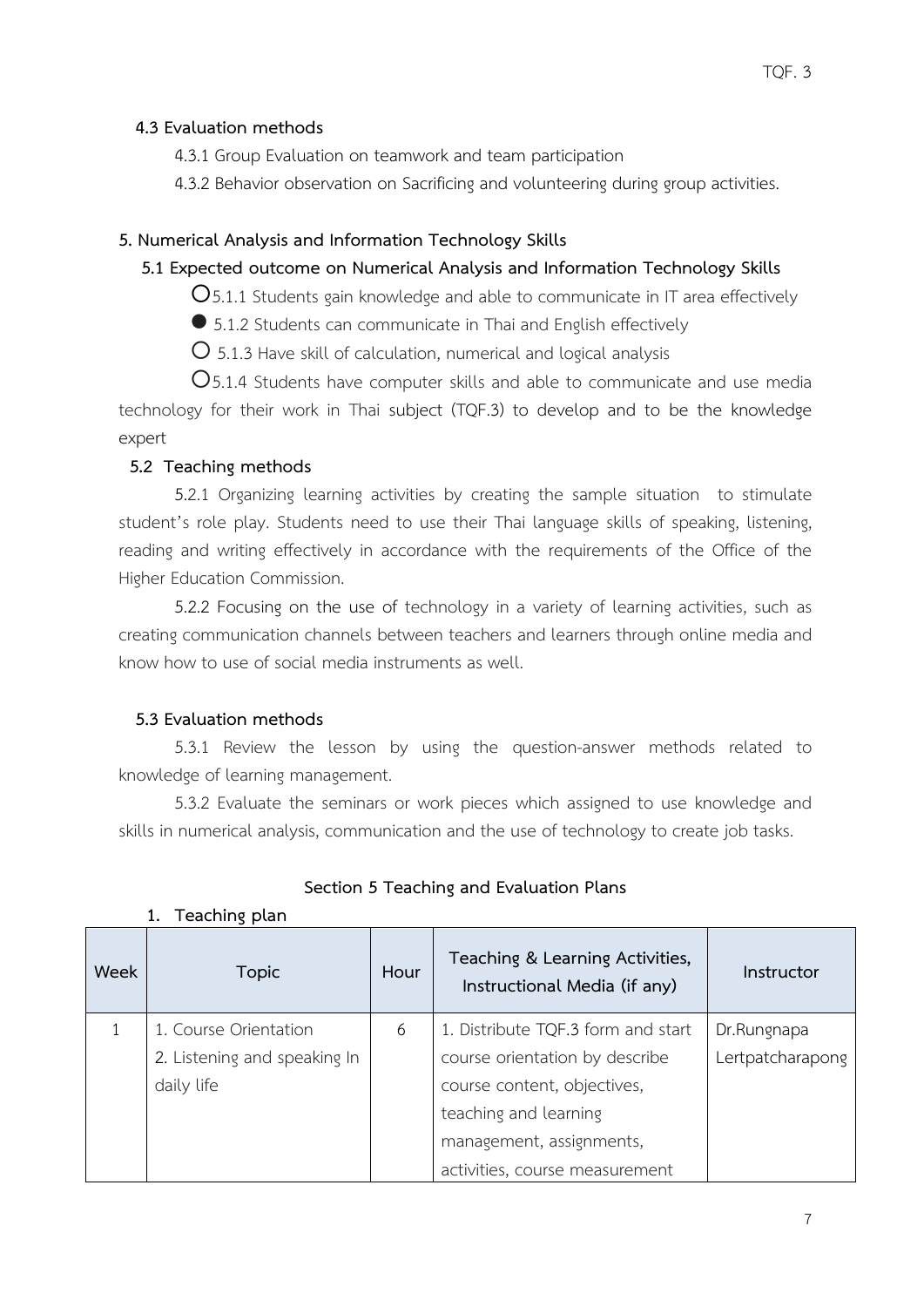| Week | <b>Topic</b> | Hour | Teaching & Learning Activities,<br>Instructional Media (if any) | Instructor |
|------|--------------|------|-----------------------------------------------------------------|------------|
|      |              |      | and evaluation and class                                        |            |
|      |              |      | condition agreements.                                           |            |
|      |              |      | 2. Create a group on Facebook                                   |            |
|      |              |      | and/or on LINE application to                                   |            |
|      |              |      | communicate between instructors                                 |            |
|      |              |      | and students by sending a link or                               |            |
|      |              |      | QR code scanning.                                               |            |
|      |              |      | 3. Open a short news report for 5-                              |            |
|      |              |      | 10 minutes and allow students to                                |            |
|      |              |      | share their ideas and comments                                  |            |
|      |              |      | 4. Pair students for 2 peoples and                              |            |
|      |              |      | let them exchange their idea                                    |            |
|      |              |      | towards news together.                                          |            |
|      |              |      | 5. Each of pair can show their                                  |            |
|      |              |      | ideas or comments at front of                                   |            |
|      |              |      | classroom                                                       |            |
|      |              |      | 6. Divide Group for each 4-6                                    |            |
|      |              |      | students/group equally. (Student                                |            |
|      |              |      | group which have less or more                                   |            |
|      |              |      | members than other group will                                   |            |
|      |              |      | not be allowed to get special                                   |            |
|      |              |      | mark)                                                           |            |
|      |              |      | 7. Each group needs to find                                     |            |
|      |              |      | interesting news and divide group                               |            |
|      |              |      | members into 2 groups with                                      |            |
|      |              |      | different opinions<br>and<br>start                              |            |
|      |              |      | debating their idea each other.                                 |            |
|      |              |      | The main host will act as the                                   |            |
|      |              |      | moderator for the two parties and                               |            |
|      |              |      | comments.                                                       |            |
|      |              |      | 8. Give 10-15 minutes for                                       |            |
|      |              |      | information searching preparation                               |            |
|      |              |      | and randomly call each group to                                 |            |
|      |              |      | present                                                         |            |
|      |              |      |                                                                 |            |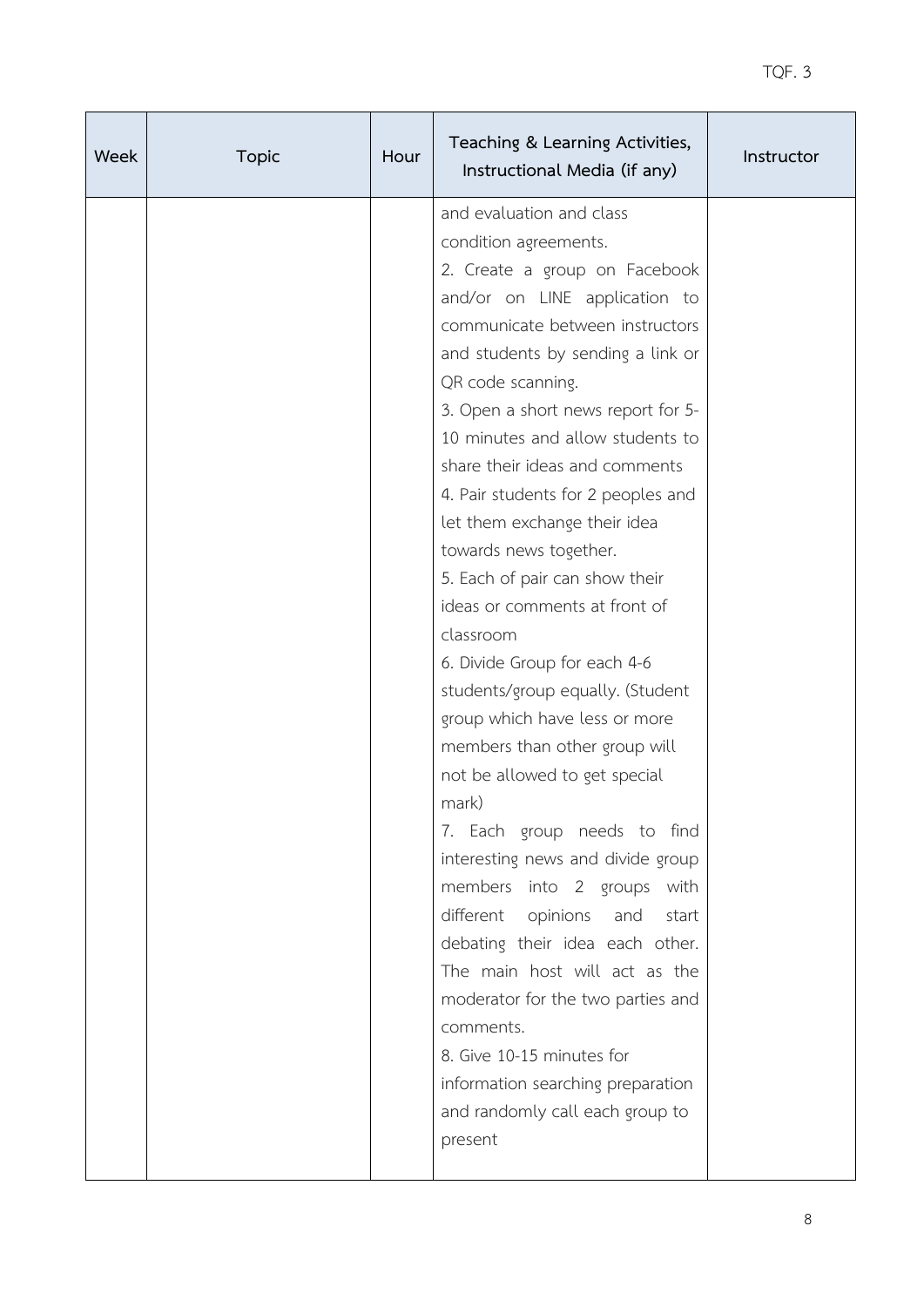| Week           | <b>Topic</b>                            | Hour | Teaching & Learning Activities,<br>Instructional Media (if any)                                                                                                                                                                                                                                                                                                                                                                                    | Instructor                      |
|----------------|-----------------------------------------|------|----------------------------------------------------------------------------------------------------------------------------------------------------------------------------------------------------------------------------------------------------------------------------------------------------------------------------------------------------------------------------------------------------------------------------------------------------|---------------------------------|
|                |                                         |      | 9. After presentation has finished,<br>ask other group whether the<br>words of one party are more<br>reliable and why.                                                                                                                                                                                                                                                                                                                             |                                 |
| $\overline{2}$ | Listening and speaking<br>for careers   | 6    | 1. Divide Group for each 4-6<br>students/group equally.<br>2. The instructor will act as a son<br>of the product owner and assign<br>each group to be a production<br>house to design and present<br>product for ad. Each group must<br>design advertising to sell product<br>which meet to the customers'<br>needs.<br>3. Give 60 minutes for group task<br>preparation and call each group<br>to present                                         | Dr.Rungnapa<br>Lertpatcharapong |
| $\mathfrak{Z}$ | Listening the speech for<br>aesthetics. | 6    | 1. Divide Group for each 4-6<br>students/group equally<br>2. Open music to student 1 round<br>completely<br>3. Each group required to<br>interpret and design the<br>communication method, verbal<br>and nonverbal language, allows<br>recipients to understand the<br>concepts of their groups and use<br>a cell phone to record a music<br>video.<br>4. Give 60 minutes for group task<br>preparation and randomly call<br>each group to present | Dr.Rungnapa<br>Lertpatcharapong |
| $\overline{4}$ | Listening and writing for<br>daily      | 6    | 1. Open news report for 10-15<br>minutes to students                                                                                                                                                                                                                                                                                                                                                                                               | Dr.Rungnapa<br>Lertpatcharapong |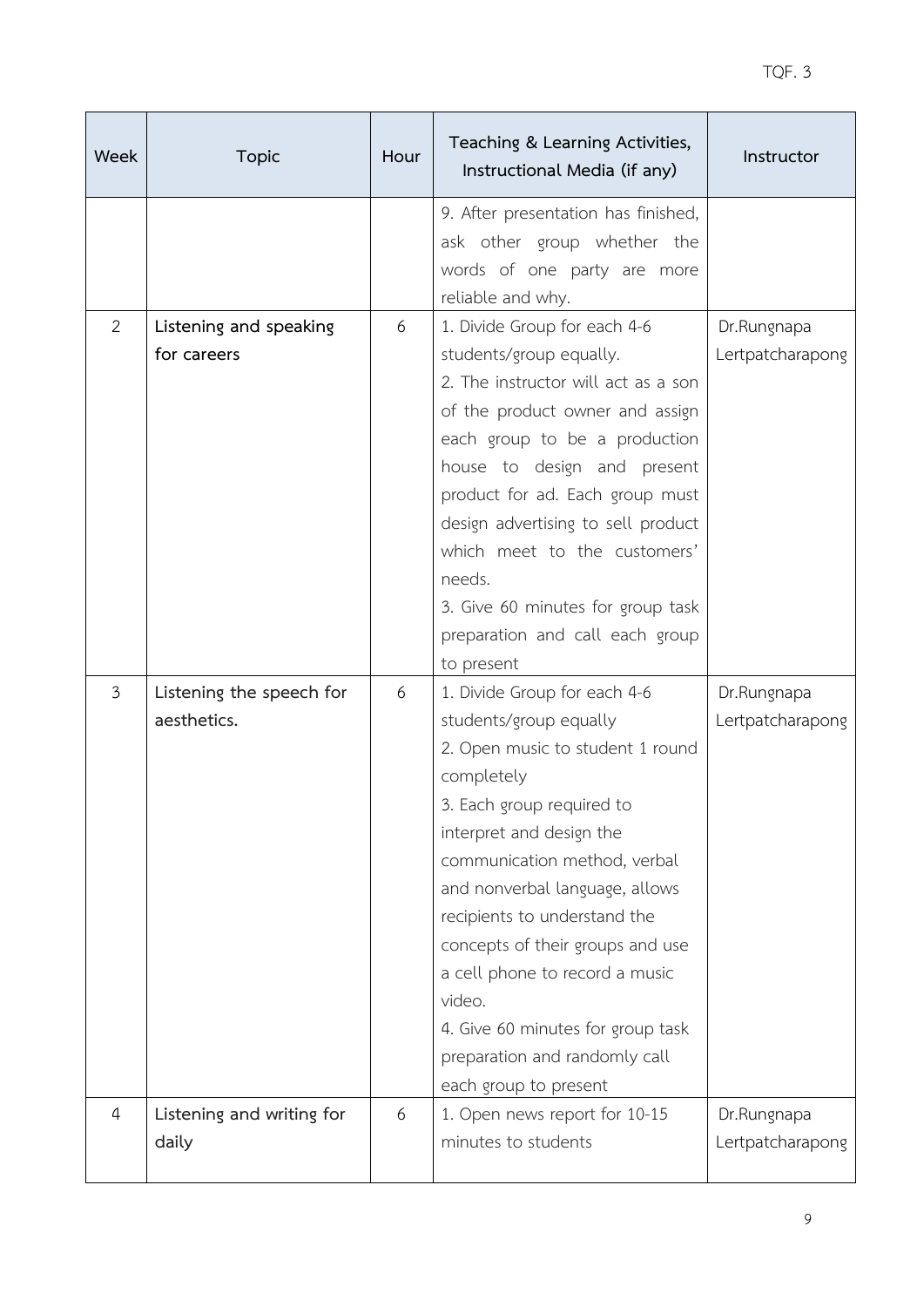| Week           | <b>Topic</b>                            | Hour | Teaching & Learning Activities,<br>Instructional Media (if any)                                                                                                                                                                                                                                                                                                                            | Instructor                      |
|----------------|-----------------------------------------|------|--------------------------------------------------------------------------------------------------------------------------------------------------------------------------------------------------------------------------------------------------------------------------------------------------------------------------------------------------------------------------------------------|---------------------------------|
|                |                                         |      | 2. Assign students to do a creative<br>review writing toward news at<br>least 2 A4 pages<br>Guest speaker<br>Topic "Communication Skills"                                                                                                                                                                                                                                                  |                                 |
| 5              | Listening and writing for<br>careers    | 6    | 1. Open one movie to students<br>2. Assign students write a review<br>writing toward movie at least 2 A4<br>pages                                                                                                                                                                                                                                                                          | Dr.Rungnapa<br>Lertpatcharapong |
| 6              | Listening and writing for<br>aesthetics | 6    | 1. Divide Group for each 4-6<br>students/group equally<br>2. Read interesting poems to<br>students.<br>3. Distribute the reading poem to<br>each student. Assigned them to<br>compose a song by using most<br>popular melodies to compose<br>such as happy birthday or jingle<br>bell, etc.<br>4. Give 60 minutes for group task<br>preparation and randomly call<br>each group to present | Dr.Rungnapa<br>Lertpatcharapong |
| $\overline{7}$ | Reading and speaking for<br>daily       | 6    | 1. Divide Group for each 4-6<br>students/group equally<br>2. Assigned each group to read an<br>interesting post from Drama-<br>addict page or Mam Pho Dum<br>Page for 2 posts.<br>3. Divide members inside of the<br>group as a news reporter and<br>talking about the selected news<br>at 2-3 news per person (post<br>news should not be repeated)                                       | Dr.Rungnapa<br>Lertpatcharapong |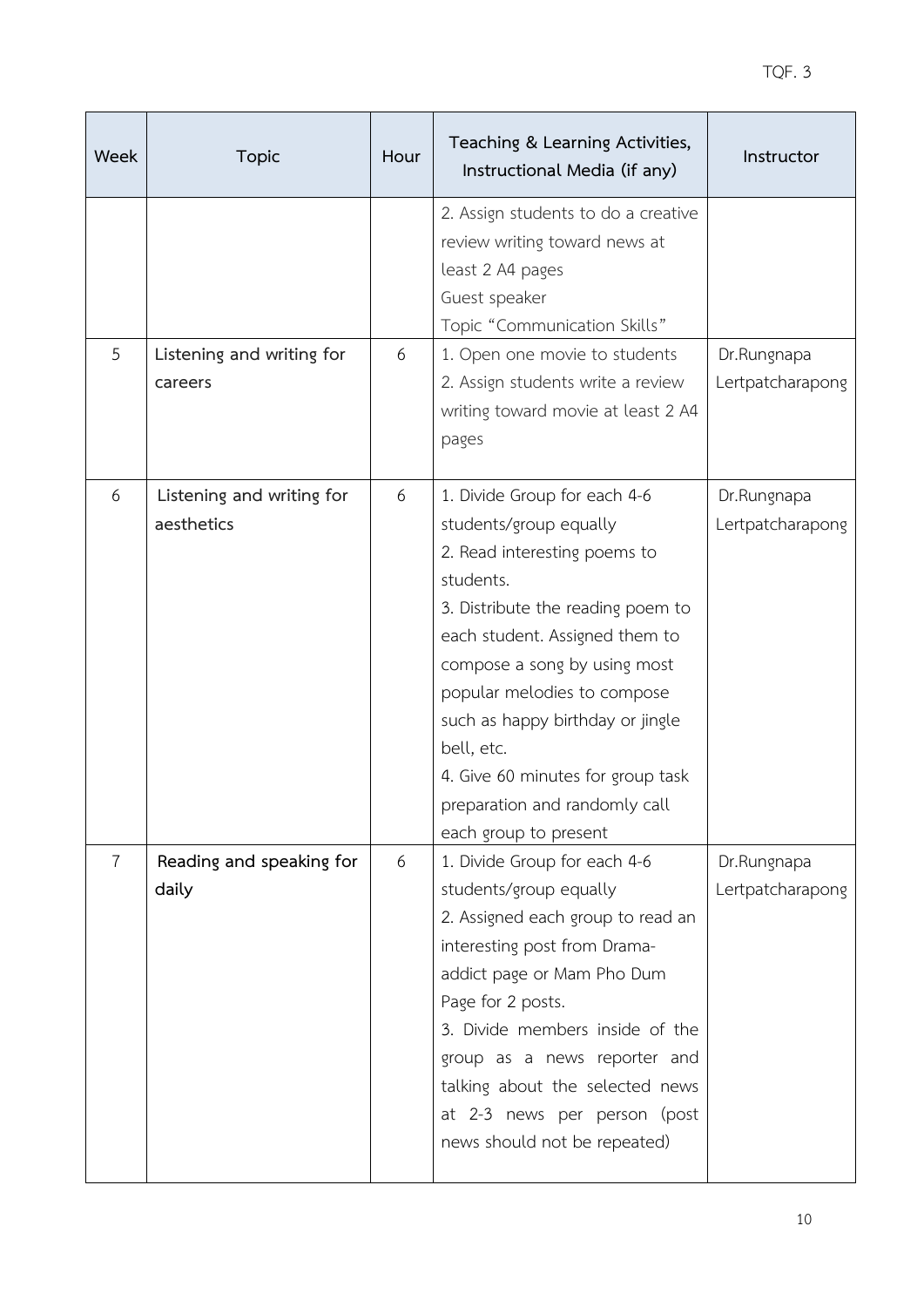| Week | <b>Topic</b>             | Hour | Teaching & Learning Activities,<br>Instructional Media (if any)    | Instructor       |
|------|--------------------------|------|--------------------------------------------------------------------|------------------|
|      |                          |      | 4. Give 60 minutes for group task<br>preparation and randomly call |                  |
|      |                          |      | each group to present                                              |                  |
| 8    | Reading and speaking for | 6    | 1. Divide Group for each 4-6                                       | Dr.Rungnapa      |
|      | careers                  |      | students/group equally                                             | Lertpatcharapong |
|      |                          |      | 2. Each of group members reading                                   |                  |
|      |                          |      | briefly the content in the Thai                                    |                  |
|      |                          |      | course learning documents for                                      |                  |
|      |                          |      | 1chapter                                                           |                  |
|      |                          |      | 3. Exchange and share ideas after                                  |                  |
|      |                          |      | read among group members and<br>assigned one member to record      |                  |
|      |                          |      | the video clip for 2-3 minutes                                     |                  |
|      |                          |      | based on topic "How to be an                                       |                  |
|      |                          |      | expert from learning Thai                                          |                  |
|      |                          |      | language"                                                          |                  |
|      |                          |      | 4. Give 60 minutes for group task                                  |                  |
|      |                          |      | preparation and randomly call                                      |                  |
|      |                          |      | each group to present                                              |                  |
| 9    | Reading and speaking for | 6    | 1. Distribute scripts to students                                  | Dr.Rungnapa      |
|      | aesthetics               |      | 2. Ask for student volunteers to                                   | Lertpatcharapong |
|      |                          |      | be a leader of role play acting to                                 |                  |
|      |                          |      | lead all students follow acting.                                   |                  |
|      |                          |      | The leader must perform with                                       |                  |
|      |                          |      | real acting and feeling as like real                               |                  |
|      |                          |      | character from the script.                                         |                  |
|      |                          |      | 3. Assigned an extra roles with is                                 |                  |
|      |                          |      | not from the scripts                                               |                  |
|      |                          |      | 4. Ask students who are audience                                   |                  |
|      |                          |      | express their feelings after                                       |                  |
|      |                          |      | watching the role play                                             |                  |
| 10   | Reading and speaking for | 6    | 1. Divide Group for each 4-6                                       | Dr.Rungnapa      |
|      | daily                    |      | students/group equally                                             | Lertpatcharapong |
|      |                          |      | 2. Distribute the university                                       |                  |
|      |                          |      | document to students                                               |                  |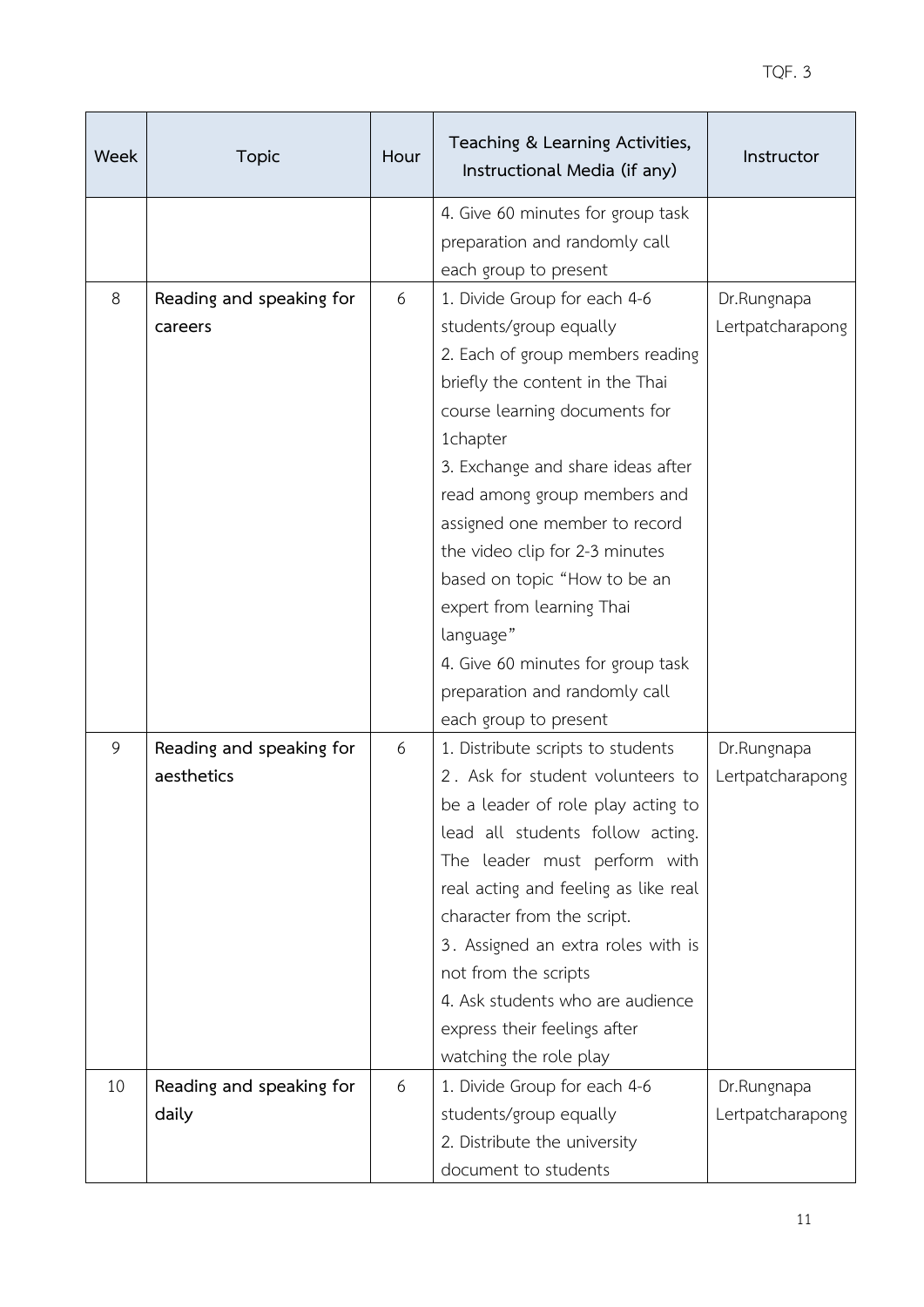| Week | <b>Topic</b>                           | Hour | Teaching & Learning Activities,<br>Instructional Media (if any)                                                                                                                                                                                                                                                                                                                                                                                                              | Instructor                      |
|------|----------------------------------------|------|------------------------------------------------------------------------------------------------------------------------------------------------------------------------------------------------------------------------------------------------------------------------------------------------------------------------------------------------------------------------------------------------------------------------------------------------------------------------------|---------------------------------|
|      |                                        |      | 3. Each of group members must<br>read and discuss to understand<br>the content each other<br>4. Randomly call one<br>representation of each group to<br>do the test 10 choices (4-5<br>multiple choices each). Marks<br>from the delegates made will be<br>the scores of the groups.<br>5. Distribute A4 paper and color<br>pencil to each group to conclude<br>the content media as picture<br>slide.<br>6. Give 60 minutes for group task<br>preparation and randomly call |                                 |
|      |                                        |      | each group to present                                                                                                                                                                                                                                                                                                                                                                                                                                                        |                                 |
| 11   | Reading and speaking for<br>careers    | 6    | 1. Assigned students to log in the<br>website http://www.ebooks. in.th<br>and select one ebook from their<br>interested.<br>2. Summary the content of the<br>ebook completely.<br>3. Give 60 minutes to complete<br>the task and randomly call<br>student to present                                                                                                                                                                                                         | Dr.Rungnapa<br>Lertpatcharapong |
| 12   | Reading and speaking for<br>aesthetics | 6    | 1. Assigned student to read the<br>article<br>2. Distribute A4 paper to students<br>to write their love feeling toward<br>their mother with a beautiful<br>handwriting, not over then 15<br>lines and write in a conclusion<br>with 8 verses poem, not over<br>then 2 chapters.<br>3. Give 60 minutes to complete                                                                                                                                                            | Dr.Rungnapa<br>Lertpatcharapong |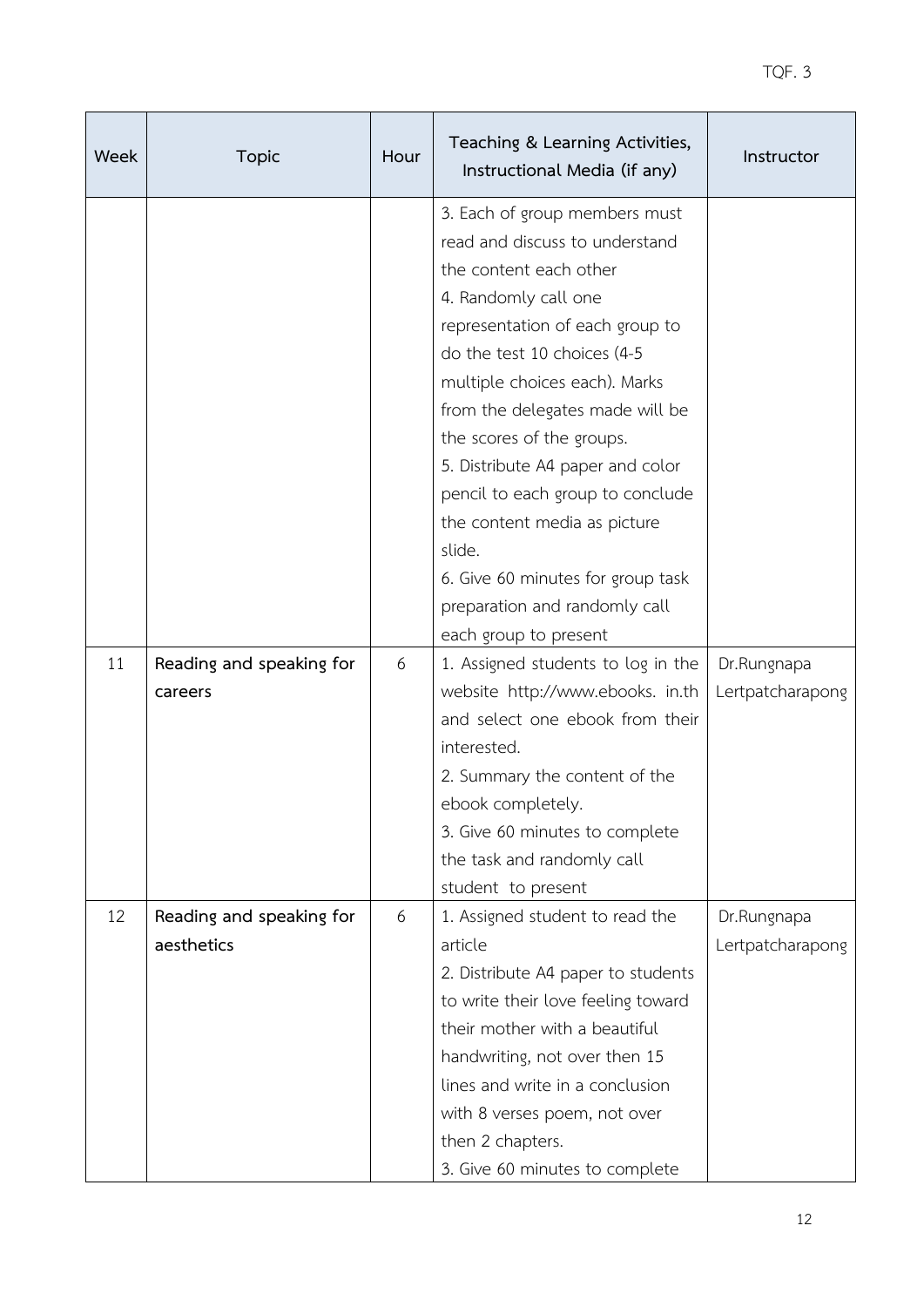| Week | <b>Topic</b>            | Hour           | Teaching & Learning Activities,<br>Instructional Media (if any) | Instructor       |
|------|-------------------------|----------------|-----------------------------------------------------------------|------------------|
|      |                         |                | the task and call student to                                    |                  |
|      |                         |                | present individually                                            |                  |
| 13   | Personality Development | $\mathfrak{Z}$ | 1. Review the previous lesson                                   | Dr.Rungnapa      |
|      | for Interpersonal       |                | from last week                                                  | Lertpatcharapong |
|      | Communication           |                | 2. Open a Video clip of TV talk                                 |                  |
|      |                         |                | show which has a main host with                                 |                  |
|      |                         |                | good personality and proper                                     |                  |
|      |                         |                | behavior                                                        |                  |
|      |                         |                | 3. Ask for student volunteers for                               |                  |
|      |                         |                | 2-3 students to share their                                     |                  |
|      |                         |                | comments towards each of Main                                   |                  |
|      |                         |                | host.                                                           |                  |
|      |                         |                | 4. Summary of student feedback                                  |                  |
|      |                         |                | and link to the "Personality                                    |                  |
|      |                         |                | Development for Interpersonal                                   |                  |
|      |                         |                | Communication" lesson                                           |                  |
|      |                         |                | 5. Trained students to develop                                  |                  |
|      |                         |                | their personality in each aspect as                             |                  |
|      |                         |                | follows:                                                        |                  |
|      |                         |                | 1) Costume                                                      |                  |
|      |                         |                | 2) Facial gesture and hair style                                |                  |
|      |                         |                | 3 Standing post                                                 |                  |
|      |                         |                | 4) Walking post                                                 |                  |
|      |                         |                | 5) Sitting post                                                 |                  |
|      |                         |                | 6) Speaking and gesture                                         |                  |
|      |                         |                | movement must be match                                          |                  |
|      |                         |                | while speaking including eye-                                   |                  |
|      |                         |                | contact facial gesture and                                      |                  |
|      |                         |                | hand movements                                                  |                  |
|      |                         |                | 6. Pair students for 2 peoples,                                 |                  |
|      |                         |                | distribute them a short                                         |                  |
|      |                         |                | conversation script, and give time                              |                  |
|      |                         |                | for practicing 10 minutes                                       |                  |
|      |                         |                | 7. Randomly select students who                                 |                  |
|      |                         |                | seem most ready to present,                                     |                  |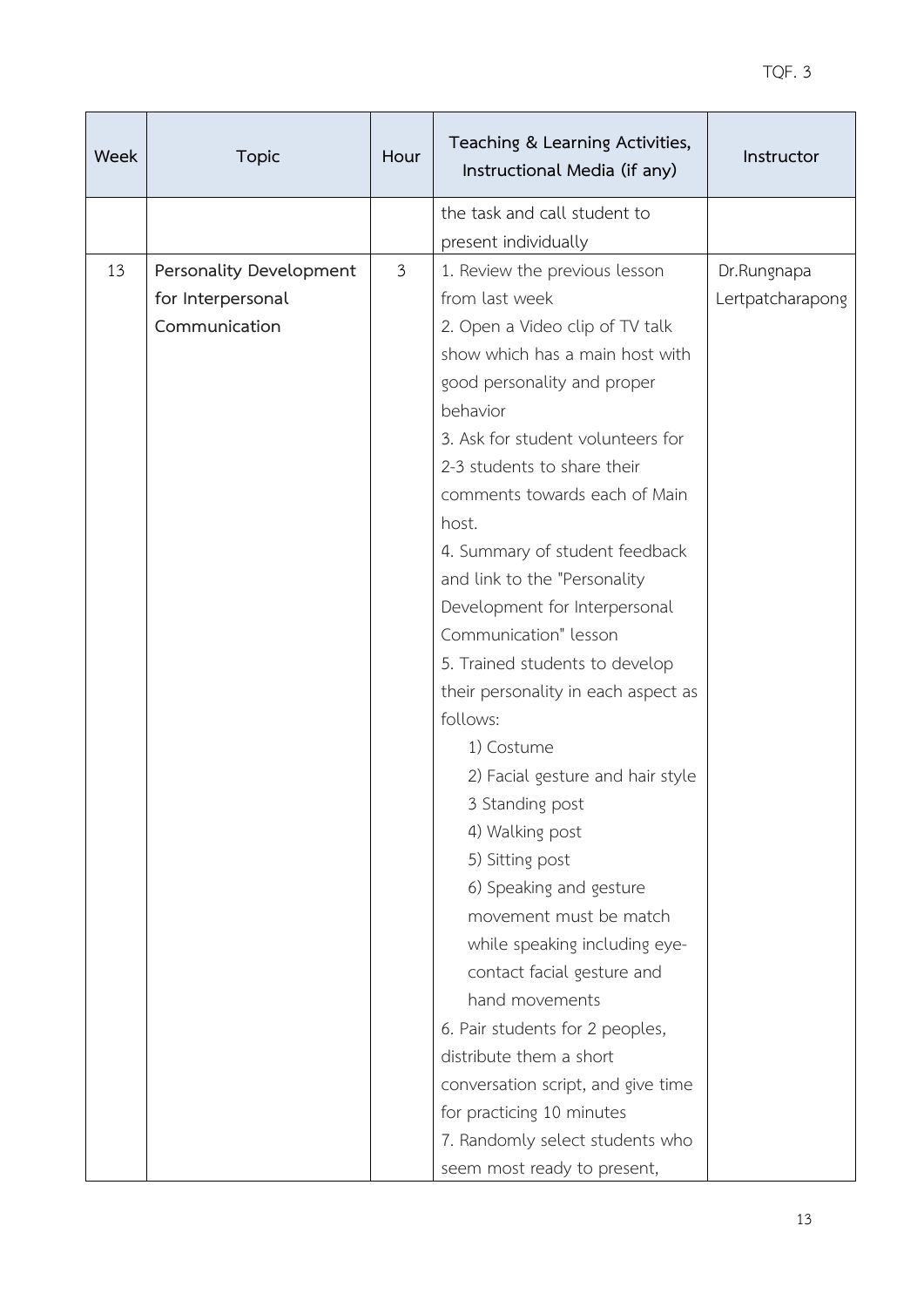| Week | <b>Topic</b>                                                   | Hour           | Teaching & Learning Activities,<br>Instructional Media (if any)                                                                                                                                                                                                                                                                                                                                                                                                                                                                                                                                                                                                                                                                                                                                                                                                                                                                                                                                                                                             | Instructor |
|------|----------------------------------------------------------------|----------------|-------------------------------------------------------------------------------------------------------------------------------------------------------------------------------------------------------------------------------------------------------------------------------------------------------------------------------------------------------------------------------------------------------------------------------------------------------------------------------------------------------------------------------------------------------------------------------------------------------------------------------------------------------------------------------------------------------------------------------------------------------------------------------------------------------------------------------------------------------------------------------------------------------------------------------------------------------------------------------------------------------------------------------------------------------------|------------|
|      | Personality development<br>for communication at the<br>meeting | $\mathfrak{Z}$ | evaluation by personality in all<br>types.<br>8. Ask them to share their ideas<br>or comments for improvement<br>9. Gathering the activities result<br>together<br>1. Review the previous lesson<br>from last week<br>2. Open a Video clip of<br>"TEDxBangkok" Episode Cartoon<br>Time Machine to childhood<br>dream (or Open a Video clip of<br>single talk show who has good<br>personality and talk about new<br>idea/concept presentation<br>3. Ask for student volunteers for<br>2-3 students to share their<br>comments towards Main Host's<br>personality.<br>4. Summary of student feedback<br>and link to the "Personality<br>Development for Public<br>Communication in Community"<br>lesson<br>5. Divide Group for each 4-6<br>students/group equally<br>6. Open a Video clip of<br>"TEDxBangkok" Episode The True<br>Truth (or Open a Video clip of<br>single talk show who has bad<br>personality and unclear/improper<br>presentation<br>7. Ask student from each group<br>share their ideas or comments for<br>improvement towards Main Host |            |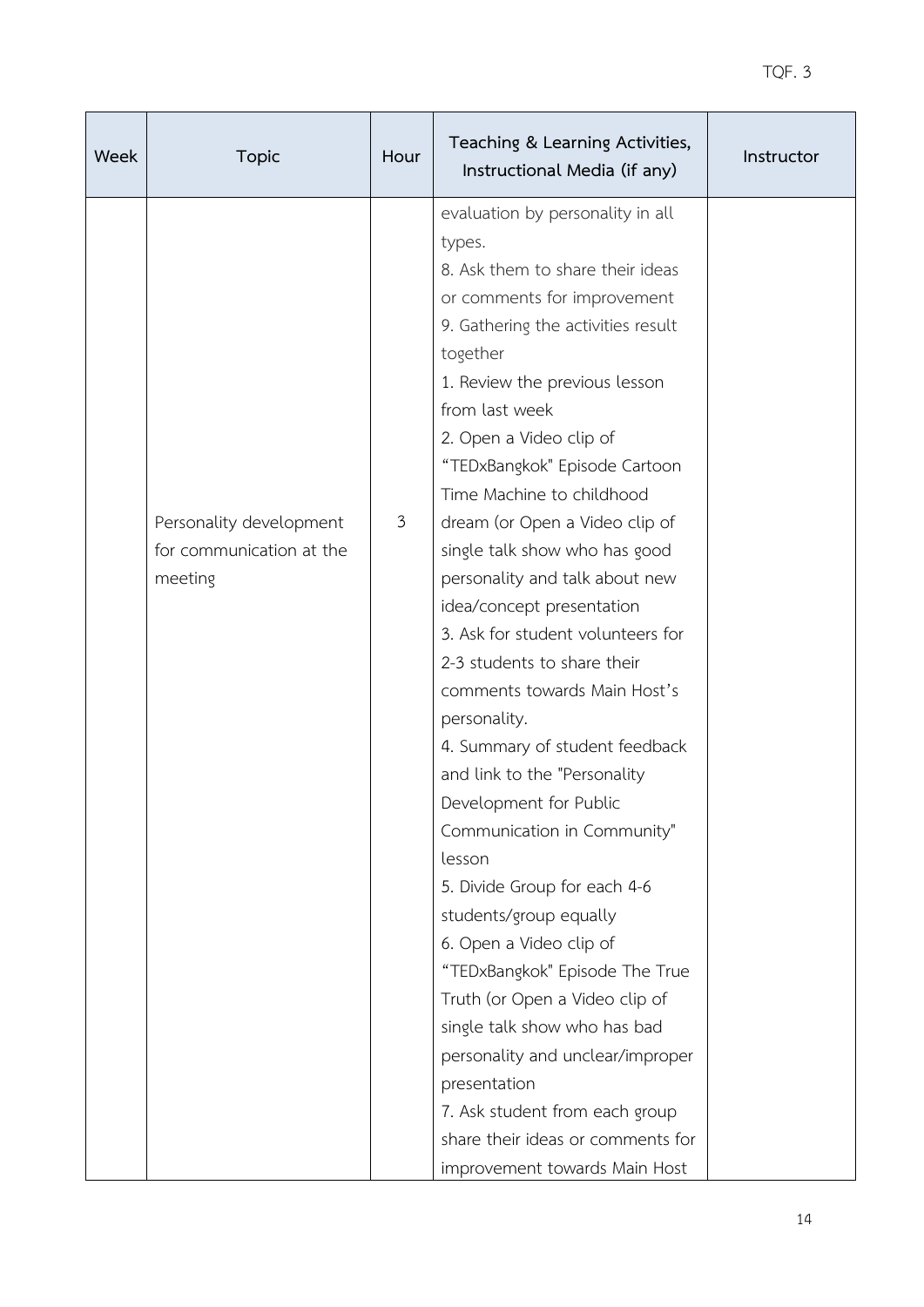| Week | <b>Topic</b>                             | Hour | Teaching & Learning Activities,<br>Instructional Media (if any)                                                                                                                                                                                                                                                                                                                                                                                                                                                                                                                  | Instructor                      |
|------|------------------------------------------|------|----------------------------------------------------------------------------------------------------------------------------------------------------------------------------------------------------------------------------------------------------------------------------------------------------------------------------------------------------------------------------------------------------------------------------------------------------------------------------------------------------------------------------------------------------------------------------------|---------------------------------|
|      |                                          |      | 8. Randomly select a<br>representative from each group<br>to share their comments at front<br>of classroom<br>9. Students from different group<br>together share their comments<br>with the instructor<br>10. Assigned students to write the<br>script from the interested topics<br>and talk about it for 5-6 minutes<br>11. Students submit their<br>assignment, the instructor check<br>and comments for the best<br>improvement<br>12. Assigned students to practice<br>their speaking skills after<br>approved their revised script,<br>students present their script again |                                 |
| 14   | Communication in the<br>public community | 3    | next week.<br>1. Review the previous lesson<br>from last week<br>2. Lecture to the lesson<br>"Communication in the public<br>community"<br>3. Randomly select students who<br>seem most ready to present at<br>front of the classroom. After<br>finished, randomly select next<br>student to continue the<br>presentation<br>4. Gathering the activities result<br>together<br>5. Assigned students from each<br>group select a sample video clip<br>which best convince talking for 1                                                                                           | Dr.Rungnapa<br>Lertpatcharapong |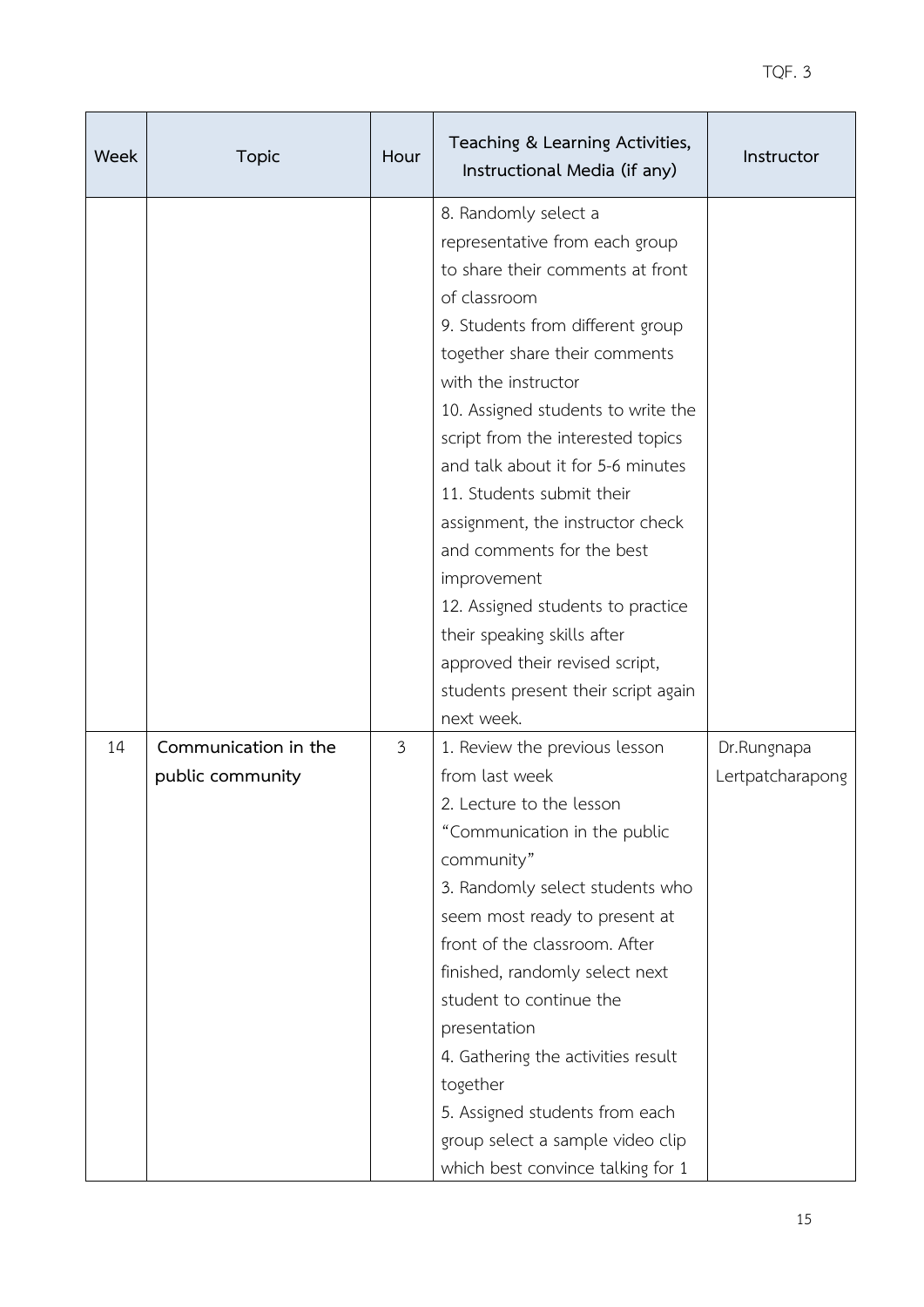| Week | <b>Topic</b>                    | Hour | Teaching & Learning Activities,<br>Instructional Media (if any)                                                                                                                                                                                                                                                                                                                                                                                                                                                                                                                                                                                                                                                                                                                                                                                                                                                                                                                                                                   | Instructor |
|------|---------------------------------|------|-----------------------------------------------------------------------------------------------------------------------------------------------------------------------------------------------------------------------------------------------------------------------------------------------------------------------------------------------------------------------------------------------------------------------------------------------------------------------------------------------------------------------------------------------------------------------------------------------------------------------------------------------------------------------------------------------------------------------------------------------------------------------------------------------------------------------------------------------------------------------------------------------------------------------------------------------------------------------------------------------------------------------------------|------------|
|      | Communication for<br>persuasion | 3    | clip/group<br>1. Randomly select students who<br>seem most ready to present at<br>front of the classroom. After<br>finished, randomly select next<br>student to continue the<br>presentation<br>2. Gathering the activities result<br>together<br>3. Assigned students to conduct<br>the academic seminar which has<br>topic about "Language using for<br>aesthetic" with the agenda and<br>activities schedule as follows:<br>09.00-09.05 a.m. Welcome<br>speech by MC and invite the<br>organizer reports to the president<br>09.05-09.10 a.m. The organizer<br>reports to the president and<br>invite<br>to open the ceremony<br>09.10-09.15 a.m. President opens<br>the ceremony<br>09.15-09.45 a.m. 1st student as<br>invited Keynote speaker talk<br>about topic related<br>09.45-10.15 a.m. 2nd student as<br>invited Keynote speaker talk<br>about topic related<br>10.30-11.00 a.m.3rd student as<br>invited Keynote speaker talk<br>about topic related<br>11.00-12.00 p.m. Guests Seminar<br>from group 1 starts their |            |
|      |                                 |      | presentation                                                                                                                                                                                                                                                                                                                                                                                                                                                                                                                                                                                                                                                                                                                                                                                                                                                                                                                                                                                                                      |            |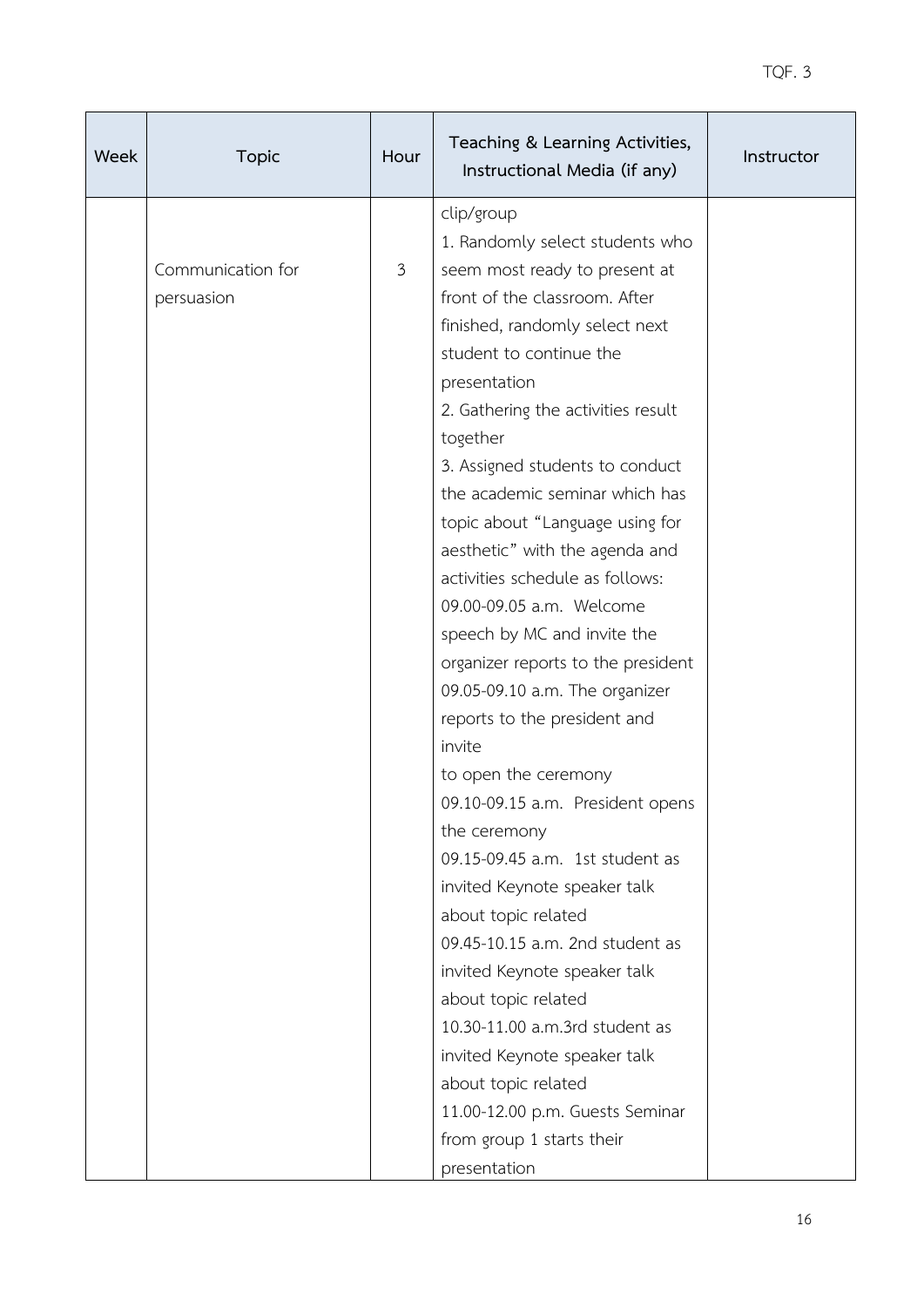| Week | <b>Topic</b>                                    | Hour | Teaching & Learning Activities,<br>Instructional Media (if any)                                                                                                                                                                                                                                                                                                                                                                                                                                                                                                                                                                                                           | Instructor       |
|------|-------------------------------------------------|------|---------------------------------------------------------------------------------------------------------------------------------------------------------------------------------------------------------------------------------------------------------------------------------------------------------------------------------------------------------------------------------------------------------------------------------------------------------------------------------------------------------------------------------------------------------------------------------------------------------------------------------------------------------------------------|------------------|
|      |                                                 |      | 12.00-13.00 p.m. Lunch Break<br>13.00-14.00 p.m. Guests Seminar<br>from group 2 starts their<br>presentation<br>14.00-15.00 p.m. Guests Seminar<br>from group 3 starts their<br>presentation<br>15.00-16.00 p.m. Guests Seminar<br>from group 4 starts their<br>presentation<br>16.00 p.m. Adjourning<br>4. On duty assigned to each of<br>student as invited guest<br>speaker(s), seminar facilitator,<br>seminar building conductor, PR,<br>etc. All responsibilities must<br>describe clearly and final submit<br>at least 3 days before the seminar<br>day.<br>5. The seminar need promoted in<br>public and all documents must<br>well proper prepare, including the |                  |
|      |                                                 |      | venue                                                                                                                                                                                                                                                                                                                                                                                                                                                                                                                                                                                                                                                                     |                  |
| 15   | Topic of Seminar                                | 6    | 1. Processing the seminar by the                                                                                                                                                                                                                                                                                                                                                                                                                                                                                                                                                                                                                                          | Dr.Rungnapa      |
|      | Conduction "Literature in<br>Thai Language: The |      | previous agenda from last week.<br>The schedule and agenda can be                                                                                                                                                                                                                                                                                                                                                                                                                                                                                                                                                                                                         | Lertpatcharapong |
|      | Aesthetics and Beauty"                          |      | changed with prior notice to the                                                                                                                                                                                                                                                                                                                                                                                                                                                                                                                                                                                                                                          |                  |
|      |                                                 |      | instructor.                                                                                                                                                                                                                                                                                                                                                                                                                                                                                                                                                                                                                                                               |                  |
|      |                                                 |      | 2. Calling students from the                                                                                                                                                                                                                                                                                                                                                                                                                                                                                                                                                                                                                                              |                  |
|      |                                                 |      | attendance sheet to be on duty                                                                                                                                                                                                                                                                                                                                                                                                                                                                                                                                                                                                                                            |                  |
|      |                                                 |      | and responsible of the seminar,                                                                                                                                                                                                                                                                                                                                                                                                                                                                                                                                                                                                                                           |                  |
|      |                                                 |      | recording the problems and                                                                                                                                                                                                                                                                                                                                                                                                                                                                                                                                                                                                                                                |                  |
|      |                                                 |      | finding the solution way, pros and<br>cons when on duties as well.                                                                                                                                                                                                                                                                                                                                                                                                                                                                                                                                                                                                        |                  |
|      |                                                 |      | 3. Overview the seminar activities                                                                                                                                                                                                                                                                                                                                                                                                                                                                                                                                                                                                                                        |                  |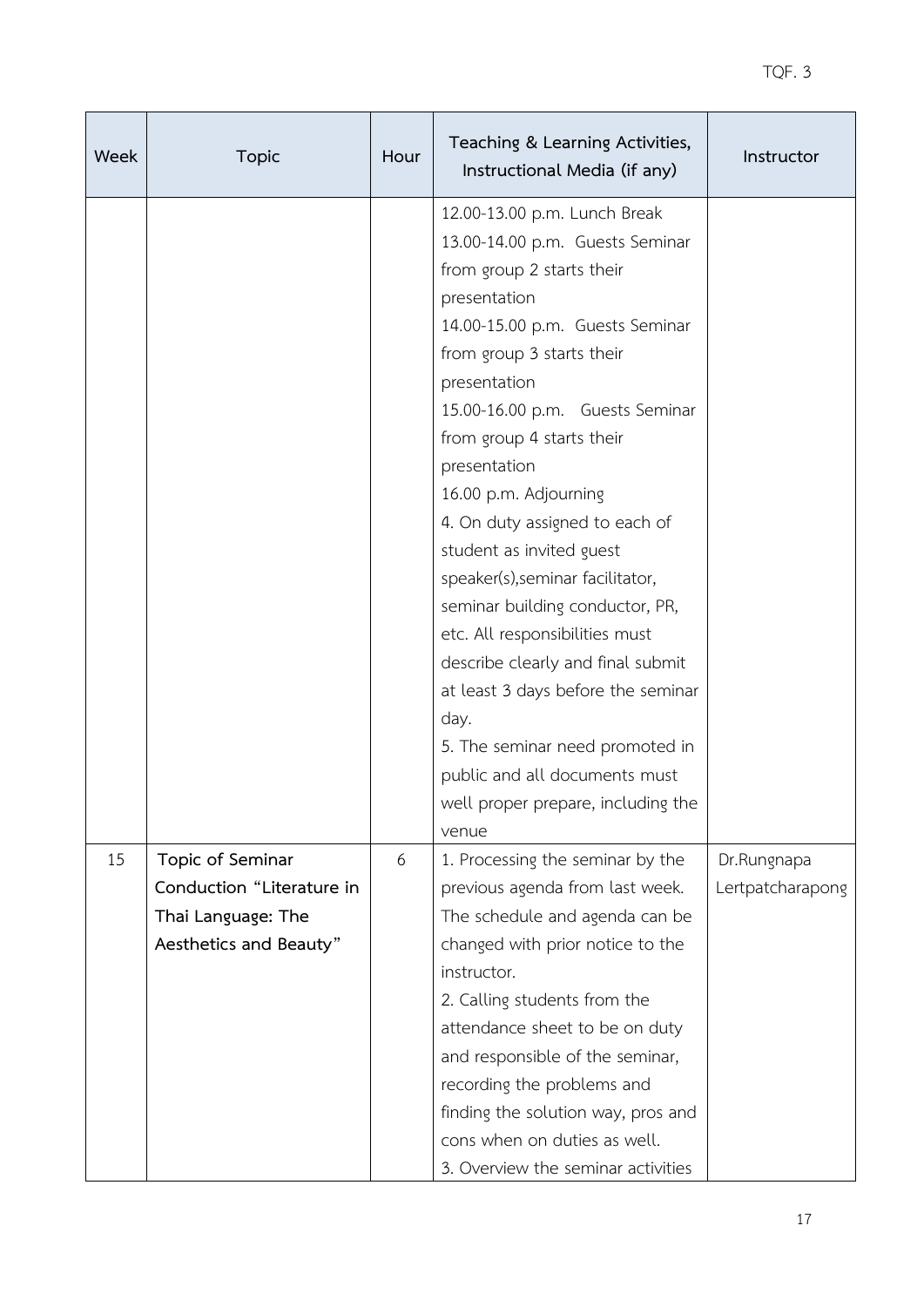| Week | <b>Topic</b>     | Hour | Teaching & Learning Activities,<br>Instructional Media (if any) | Instructor |
|------|------------------|------|-----------------------------------------------------------------|------------|
|      | result together. |      |                                                                 |            |
|      |                  |      | 4. Divide Group for each 4-6                                    |            |
|      |                  |      | students/group equally.                                         |            |
|      |                  |      | 5. Distribute A4 paper to each                                  |            |
|      |                  |      | group and write Mind Map which                                  |            |
|      |                  |      | connected to the overall lesson                                 |            |
|      |                  |      | from their learnt.                                              |            |
|      |                  |      | 6. Randomly call one                                            |            |
|      |                  |      | representation of each group to                                 |            |
|      |                  |      | present their Mind Map at front of                              |            |
|      |                  |      | the classroom.                                                  |            |
|      |                  |      | 7. Students from different group                                |            |
|      |                  |      | together share their comments                                   |            |
|      |                  |      | with the instructor.                                            |            |
|      |                  |      | 8. Review the chapter from Week                                 |            |
|      |                  |      | $1-13$ again.                                                   |            |
|      |                  |      | 9. Questions and Answers session                                |            |

# **2.Evaluation plan**

| Activities<br><b>Expected outcomes</b> |                             | Methods           | Week        | Percentage |
|----------------------------------------|-----------------------------|-------------------|-------------|------------|
| $\mathbf{1}$                           | 1.1.1                       | Check the student | $1 - 15$    | 10%        |
|                                        |                             | name              |             |            |
| 2                                      | 1.1.1, 1.1.2, 1.1.4, 2.1.4, | Individual work   | $1 - 15$    | 15%        |
|                                        | 3.1.1, 5.1.2                |                   |             |            |
| $\mathfrak{Z}$                         | 1.1.1, 1.1.6, 2.1.4, 3.1.1, | Group work        | 1, 2, 3, 6, | 25%        |
|                                        | 3.1.3, 4.1.3, 5.1.1, 5.1.2, |                   | 7, 8, 9, 10 |            |
|                                        | 5.1.4                       |                   |             |            |
| $\overline{4}$                         | 1.1.1, 1.1.2, 1.1.4, 2.1.4, | Project           | 15          | 20%        |
|                                        | 3.1.1, 3.1.3, 3.1.5, 4.1.3, |                   |             |            |
|                                        | 5.1.1, 5.1.2, 5.1.4         |                   |             |            |
| 5                                      | 2.1.4, 3.1.1, 3.1.3,        | Final Examination | 16          | 30%        |
|                                        | 5.1.2                       |                   |             |            |